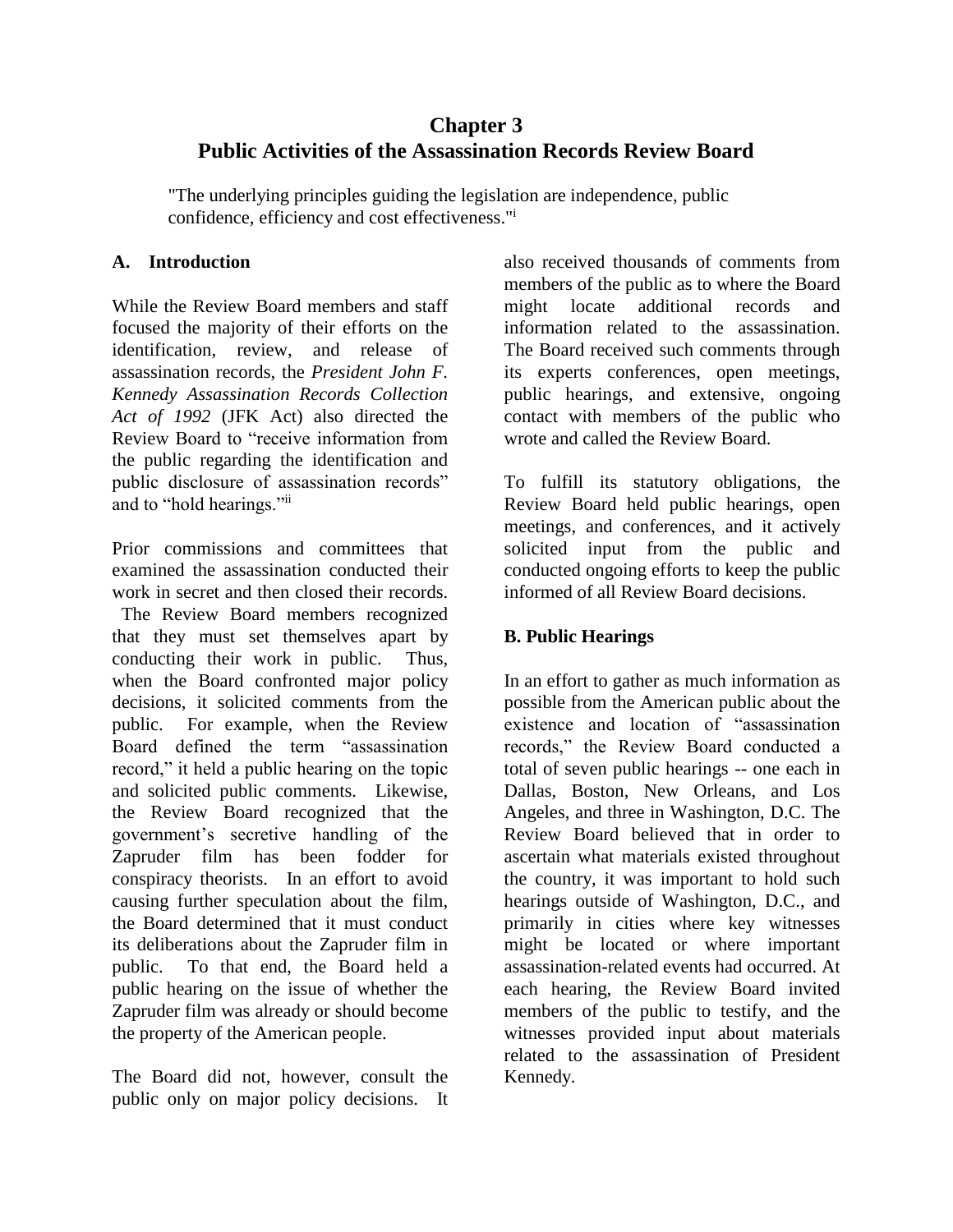By all accounts, the Review Board's public hearings were a success. One of the first Review Board hearings was held in Dallas, TX. In Chairman Tunheim's opening remarks he said, "We are holding this hearing in Texas because we believe there are records in this area, in this state, that are essential to a complete record of this event." In all, 19 witnesses testified and provided suggestions to the Review Board as to where it might find records related to the assassination. Of all Review Board hearings this particular one had the most witnesses, and it was at this hearing that many members of the public and the Review Board members met for the first time.

The Boston hearing allowed the Review Board to meet Priscilla Johnson McMillan, a journalist who had conducted extensive interviews with Marina Oswald Porter for her book, *Marina and Lee*. As a result of her positive contacts with the Review Board, Ms. McMillan determined to include a provision in her will donating to the JFK Collection at NARA all of the material she gathered for her book. Likewise, the New Orleans public hearing provided a forum for Lindy Boggs, United States Ambassador to the Vatican and wife of the late Senator Hale Boggs, to donate her husband's papers from his service on the Warren Commission.

One of the Review Board's primary goals in conducting its public hearings was to inform the American public that the Review Board existed and that it sought assassination records. In New Orleans, the public hearing ferreted out a treasure trove of assassination While the majority of the Review Board's meetings were not open to the public,

records, including long lost grand jury transcripts from New Orleans District Attorney Jim Garrison's prosecution of Clay Shaw for conspiring to murder President Kennedy. Prior to the public hearing, the man who possessed the grand jury transcripts, Gary Raymond, a former investigator on Garrison's staff, maintained the records in his basement. As a direct result of the Review Board's hearing, Mr. Raymond decided that he had a duty to turn the records over to the custody of the government. Several days after returning to Washington, the Review Board members received a package containing grand jury testimony of individuals such as Marina Oswald Porter, Ruth Paine, and Perry Raymond Russo, who played a role in Oliver Stone's *JFK.*

These stories of the Review Board's acquisitions of invaluable records relating to the assassination of President Kennedy are recounted in the other chapters of this report, but they serve as excellent examples of the benefits that accompanied the Review Board's public hearings.

Finally, the Review Board used the public hearing format to make policy on its definition of the term "assassination record" and on the disposition of the famous "Zapruder film." Thus, the Review Board did take seriously Congress' guidance to "receive information from the public" on its most important decisions.

#### **C. Review Board Public Meetings**

because of the need to review and discuss classified or confidential material, the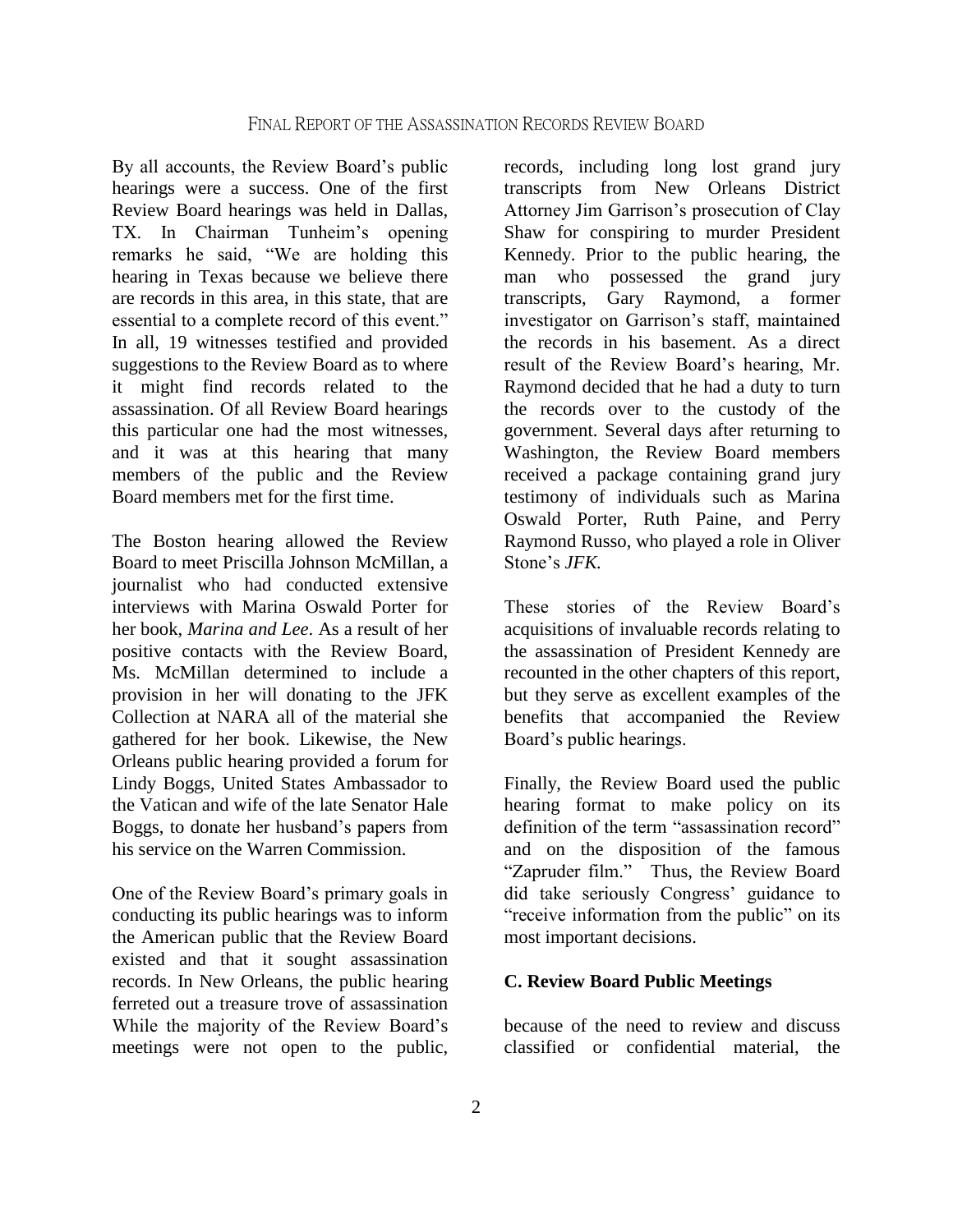Review Board did hold 20 public meetings. As opposed to the public hearings, where the Review Board would hear testimony from witnesses, public meetings allowed members of the public to observe the Board at work. The Review Board discussed a variety of business in its public meetings, including such topics as its policy regarding documents that the Review Board found to be of "no believed relevance" ("NBR") to the assassination, and the drafting of its Final Report.

#### **D. Experts Conferences**

Twice during the Review Board's tenure, it determined that it would benefit from the reflections of a group of invited guests who are specialists in their fields. The Review Board held each "Experts Conference" in Washington, D.C.

The first conference occurred in May 1995, and included a group of authors and researchers who had studied the assassination as well as staff members from both the Warren Commission and the HSCA. The all-day round table discussion provided the Review Board and staff with an opportunity to determine which records were of the most interest to both the public and to those whose prior investigative efforts had been thwarted due to lack of access to records. The participants in the discussion also provided a great number of recommendations about where the Review Board might find assassination records.

Professor Robert Blakey, former Chief Counsel of the HSCA, reminded the Review Board of the HSCA's belief that it would

have benefitted from the FBI's fuller disclosure of its electronic surveillance materials from its organized crime files. As a direct result of Professor Blakey's suggestion, the Review Board requested and reviewed from the FBI a broad cross-section of organized crime electronic surveillance files, the most significant of which was certainly the FBI's electronic surveillance of Carlos Marcello, alleged New Orleans crime boss.

Another participant, Paul Hoch, suggested that the Review Board obtain the records in the possession of Clay Shaw's attorneys. In April of 1996, the Review Board released the files of the late Edward Wegmann, who was a member of the legal team that defended Clay Shaw at his 1969 assassination conspiracy trial. Mr. Wegmann's family agreed to donate the files, consisting of approximately 6,000 pages, to the JFK Collection.

In April 1998, the Review Board held another experts conference, this time narrowly focused on the issue of declassification of government documents. The Review Board tailored its invitation list to include experts in Washington's declassification world. Ultimately, the Review Board gathered twelve representatives from both the private and public sector to discuss access -- and lack thereof -- to government records, the problems and possible solutions to the problem of secrecy, lessons learned from the implementation of the JFK Act, and possible recommendations to be made by the Review Board in its Final Report. The participants included representatives from the Project on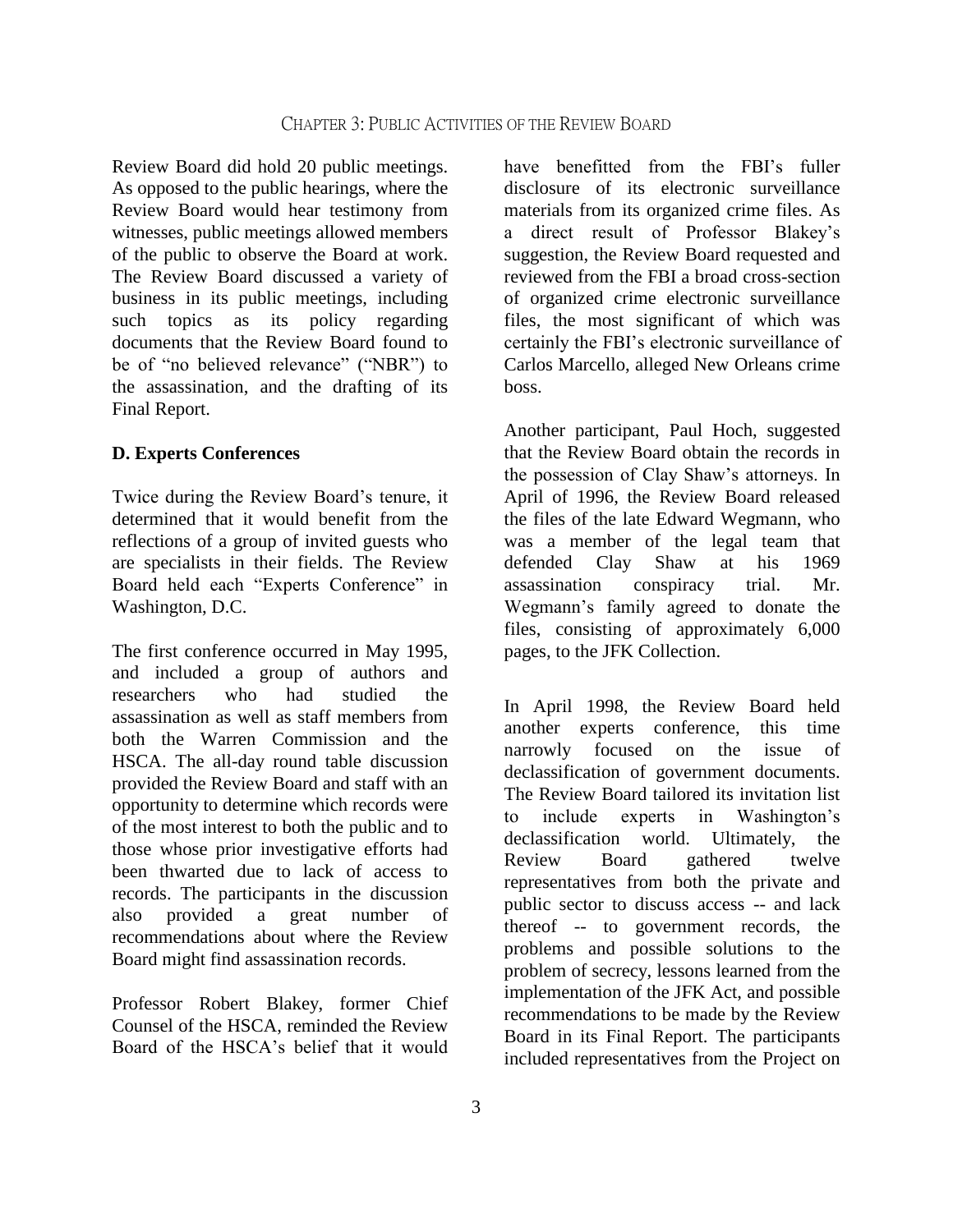Government Secrecy, Interagency Security Classification Appeals Panel ("ISCAP"), the National Security Council, the non-governmental National Security Archive, NARA, CIA, and the Information The panelists discussed various issues including the simplification of the referral process throughout the intelligence community, and the need for declassification entities such as the Review Board to be 'independent' in nature. They also discussed different policies for review, such as the declassification of records for special cases like the assassination of President Kennedy vs. agency-wide declassification. Overall, the day long conference was an informative session wherein the panelists talked about the guidelines for the release of information, and how it can realistically be done.

#### **E. Outreach**

Given that one of the primary objectives of the Congress in passing the JFK Act was to restore public confidence in government, the Review Board recognized that it would need to maintain regular contact with members of the public who expressed an interest in the Board's work. As part of its efforts to communicate with the public, the Review Board maintained both a regular mailing list and an e-mail mailing list consisting of approximately 1,000 contacts. These mailings included press releases, periodic updates on the Review Board's activities, updates on the results of Review Board meetings, information about documents transferred to the JFK Collection, and information about the Review Board's *Federal Register* notices.

Security Oversight Office ("ISOO"), as well as representatives from Congress and from the media.

From time to time, Review Board members and staff spoke to groups of students, public groups, the media, and researchers regarding the Board's work. In addition, Board members and staff described their work to civic groups.

#### **1. Outreach to Academics**

In 1996, the members of the Review Board made presentations at meetings of the American Historical Association, the Organization of American Historians, and the Society of American Archivists. The Review Board's efforts allowed approximately 200 historians to become familiar with the work of the Board.

#### **2. Outreach to Students**

During its tenure, the Review Board hosted six groups of high school students from Noblesville, Indiana. The students, along with their history teacher, Mr. Bruce Hitchcock, came to the Review Board offices to serve as interns. The students provided the Review Board staff with invaluable assistance in creating databases and processing newly declassified documents for release to the American public. Mr. Hitchcock also played an important role in the Review Board's extension of one year, as he provided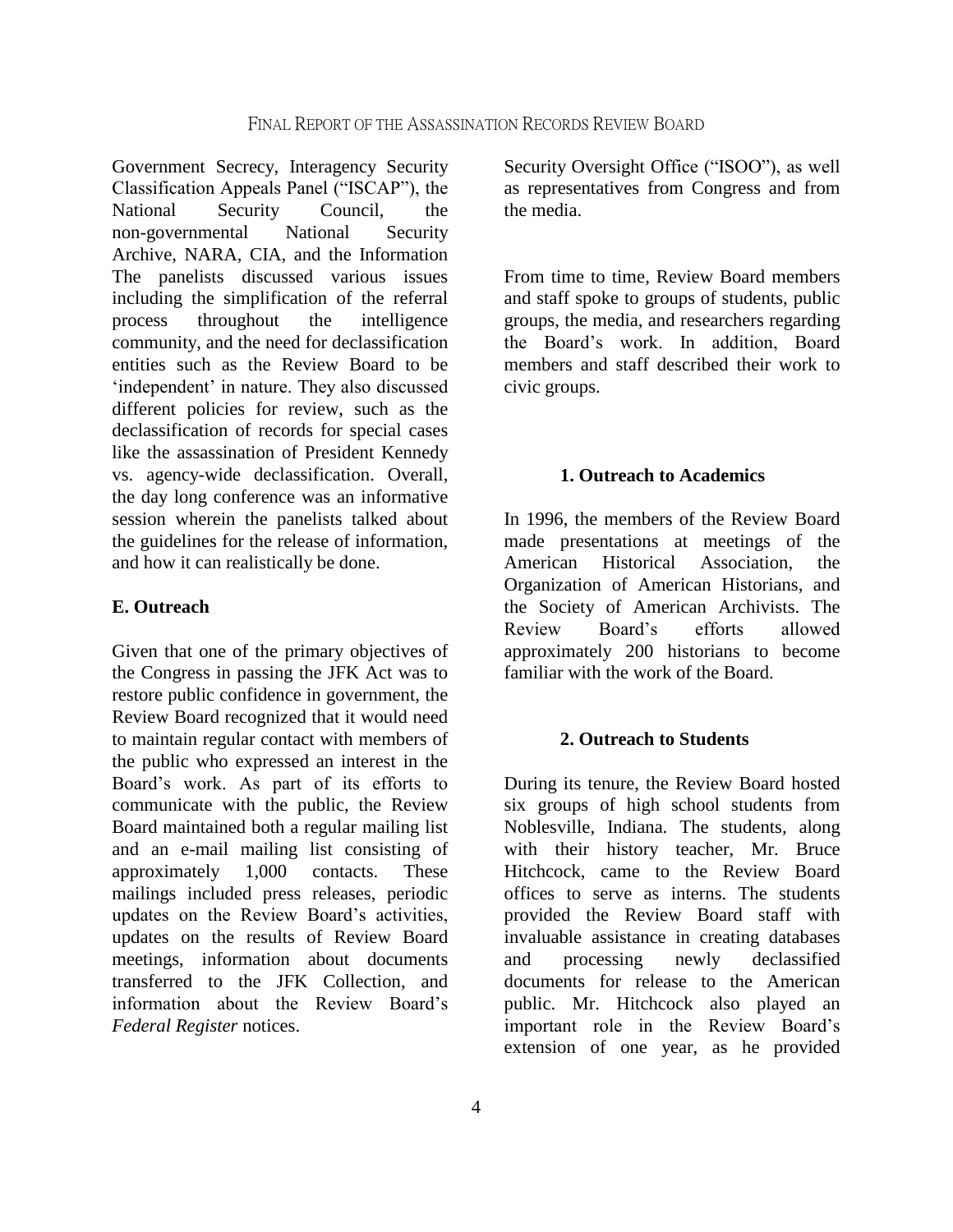testimony to the National Security, International Affairs, and Criminal Justice Subcommittee in support of the Review Board's request for a one-year extension.

In 1994 and again in 1995, Review Board Chairman John Tunheim spoke to the fall conference of the Coalition on Political Assassinations, updating the group on the Board's progress. Former executive director David Marwell spoke to the conference in 1996. The following day, the Review Board invited researchers to an open house at the Review Board's office.

Chairman Tunheim also submitted Review Board updates to journals and newsletters that serve the research community, including articles about the Review Board to the *AARC Quarterly*, *Open Secrets*, and *Probe*, all of which cater to researchers and are circulated worldwide.

#### **4. Media**

Board members and staff devoted significant time to answering questions from the news media throughout the Board's existence. The Board believed its responsibility was to be as open as possible in discussing the effort to open the assassination records.

#### **E. Conclusion**

As we move toward the hopeful goal of full disclosure, I hope that all of you will continue to have an interest in the work of the

All Board members took the time to speak periodically to groups of students about the work of the Review Board.

### **3. Outreach to Assassination Researchers**

Review Board, in the work that we are trying to do, and hope that you all realize that you are our partners in this very important effort as we move forward.<sup>iii</sup>

In the spirit of the JFK Act, the Review Board devoted a significant amount of time and resources talking to and corresponding with its constituency. From time to time the frequent and sustained contact with the public diverted the staff from its primary responsibilities  $-$  identifying and releasing records. However, the benefits far outweighed the costs. The Review Board received valuable input from the public about the existence of "assassination records," and most important, received donations of records and artifacts from private citizens that have greatly enhanced the JFK Collection at NARA. There is no doubt that the interaction with the public allowed the Review Board to more completely satisfy the objectives of the JFK Act.